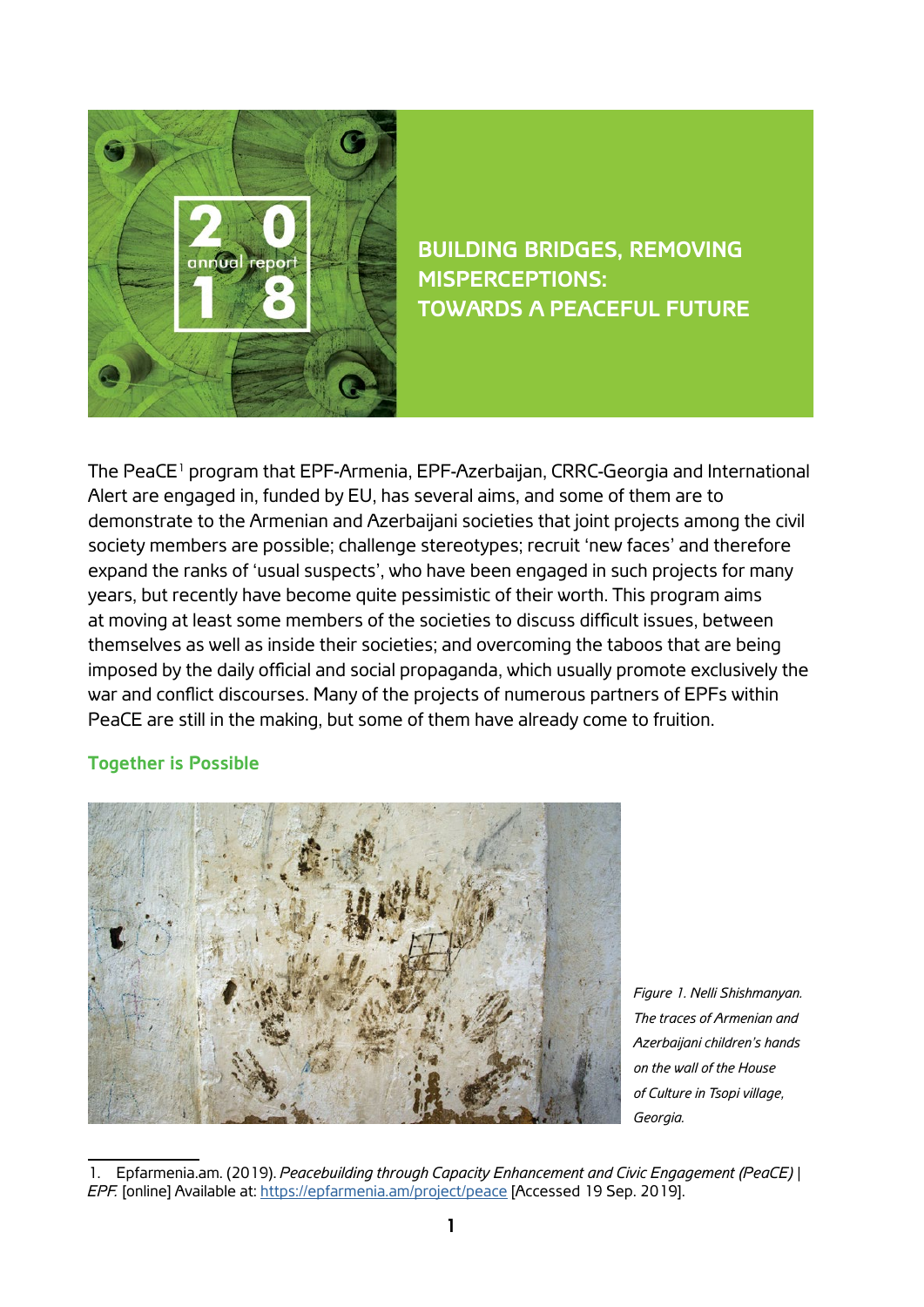Nelli Shishmanyan from 4Plus Documentary Photography Centre captured this image in Tsopi village in Georgia, where Armenians and Azerbaijanis share the same community to this day. They live in peace even though many other points of contact between these two nations have nearly disappeared due to the conflict. Nelli together with her Azerbaijani colleagues Ahmad Mukhtarov and Famil Mahmudbeily decided to shed light on the fact that these two nations used to live side by side, share many cultural customs and build joint communities. The three photographers travelled to the places where Armenians and Azerbaijanis used to live together. Nelly visited Tavush and Ararat regions in Armenia, while Ahmad and Famil visited Shamakhi and Aghdam regions in Azerbaijan. They also made a joint trip to Tsopi and Khozhorni villages in Georgia where Armenians and Azerbaijanis continue living together until this day.

In Georgia, the partners compiled photographs, video and interviews to produce a multimedia film<sup>2</sup> that presents the life of the villagers who are engaged in farming. These villagers share the common space: children study at the same school and play together; people drink water from the same fountain, celebrate together and take part in each other's sadness or joy. These simple, yet impactful captures of the 'forgotten shared past of peaceful cohabitation' were first presented at a two-week joint exhibition called "Together is Possible" in Tbilisi, Georgia.



Figure 2. "Together is possible" photo exhibition in Brussels.

In early 2019, the photographers also held exhibitions in Yerevan and Baku. The opening of Nelli's exhibition in the Armenian Center for Contemporary Experimental Art (NPAK) was attended by over 120 people.

While implementing this project, the partner photographers lived through a unique cultural experience: they were accepted with hospitality and kindness in the mixed Armenian-Azerbaijani communities in Georgia. Nelli shares her experience:

When I was leaving for Khozhorni, Georgia, my mother said with a worried face: "Be careful there…" My answer was as always: "Everything will be fine." I knew I was right when I had my first cup of tea in the house of an Azerbaijani family.

<sup>2.</sup> Nelli Shishmanyan. (2019). *Together is possible*. [online] Available at: [https://www.youtube.com/](https://www.youtube.com/watch?v=p-1GnTXo1sA) [watch?v=p-1GnTXo1sA](https://www.youtube.com/watch?v=p-1GnTXo1sA) [Accessed 19 Sep. 2019].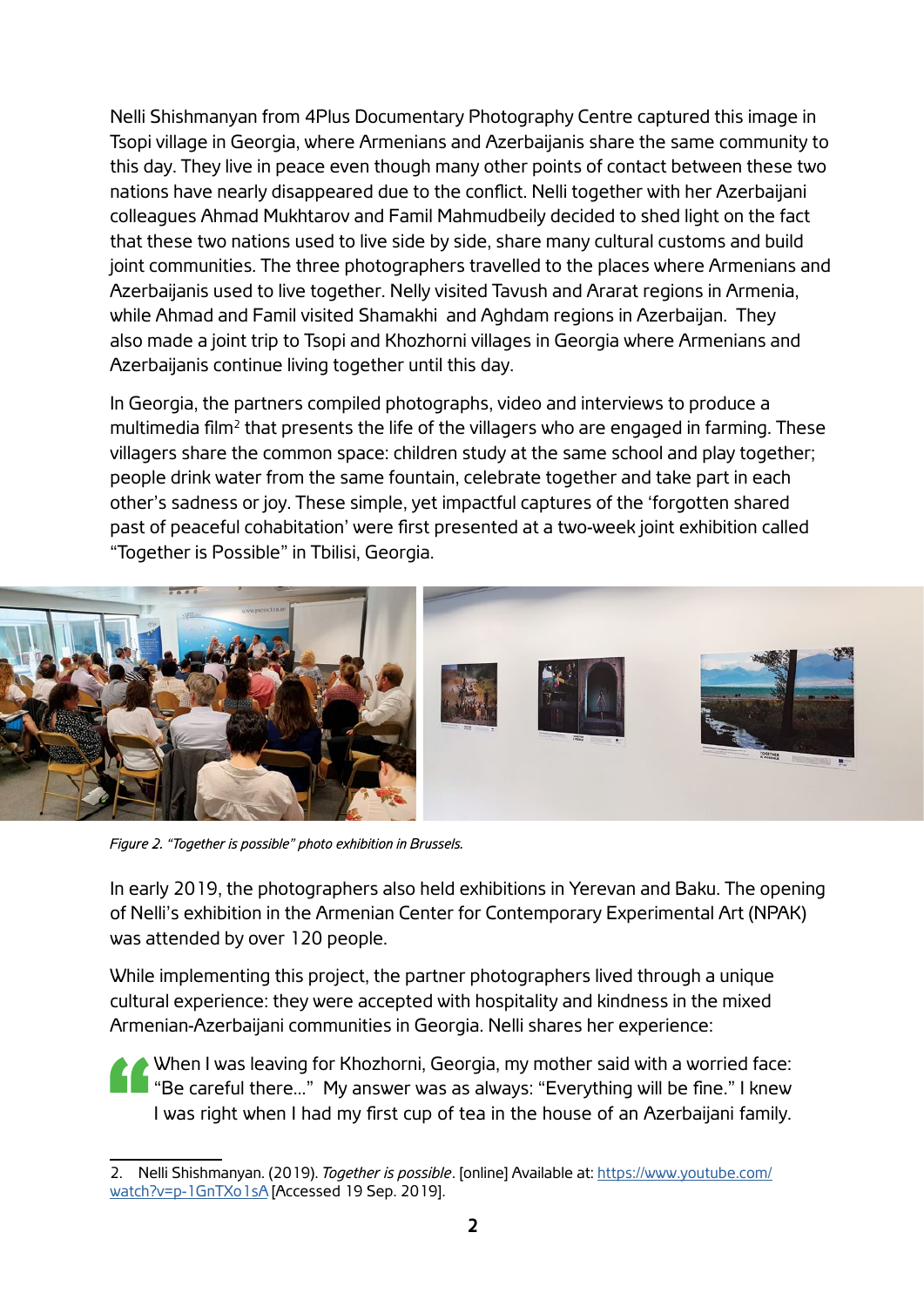Later I enjoyed borshch in Hamlet's house, and had some more tea, this time in Nazim's house, who was Hamlet's close friend. I had many chances to interact with people from neighboring countries, but it is a unique experience when you are hosted in an Azerbaijani home, and share a family meal. This project changed a lot in me. For the first time, I have seen with my eyes and captured with my camera the friendship of an Armenian and an Azerbaijani.

Human relationships and affinities evolve in spite of the conflict. The project confirms the importance of cultural exchange and dialogue between people, and the importance of humanization of the images of ordinary people in each other's eyes.

Nelli and Ahmad arranged a poster exhibition of their photographs at the Brussels Press Club, in June 2019. The participants of the event, including EU officials, took copies of the posters with them, and currently many of these posters are on the walls of various offices of the EU at Schuman Square.

## **Deconstructing the Myths: Alter'notion**

EPF's signature Conflict Transformation School3 (CTS) aims at providing youth with critical thinking and confidence-building skills. One example of its longer-term impact is the Alter'notion project, implemented by a team of four Armenian and four Azerbaijani young individuals, some of whom are the alumni of CTS 2016.

In February 2018, the team used the Travel Grants Opportunity of the PeaCE programme to get together in Tbilisi and jointly develop a project proposal. By that time, the team members from the two sides were already friends: they studied in the US through an exchange programme years ago. The motivation to continue their friendship and their CTS experience led them to come up with a joint initiative.

The team engaged 20 Armenian and 20 Azerbaijani young people into a mutual learning platform comprising in-country and regional (joint) workshops. The in-country workshops focused on basics of blogging, tools for creating multimedia content, storytelling, and on their use for cross-conflict dialogue. The most motivated participants of in-country workshops attended a regional workshop in Georgia where they discussed topics such as society, gender, soviet influences, common vocabulary, family values, etc. The regional workshop moved participants to identify a co-author (peer-blogger) from the other side with whom they would work on a draft article/blog-post. Below are some of the experiences that the participants of the regional workshop shared with us:

My best experience was the one where we were all dancing together. At that moment, we were in a world where everything had a potential of getting better.

The project was one of the best experiences in my life. It made me understand how similar we are, our languages, culture, memories, everything. It's both scary and pleasant. Another best gift that I will take with me is friends.

<sup>3.</sup> Epfarmenia.am. (2018). *Conflict Transformation School. Towards a New Generation of Peacebuilders* | *EPF*. [online] Available at: <https://epfarmenia.am/document/CTS-infoleaflet> [Accessed 19 Sep. 2019].